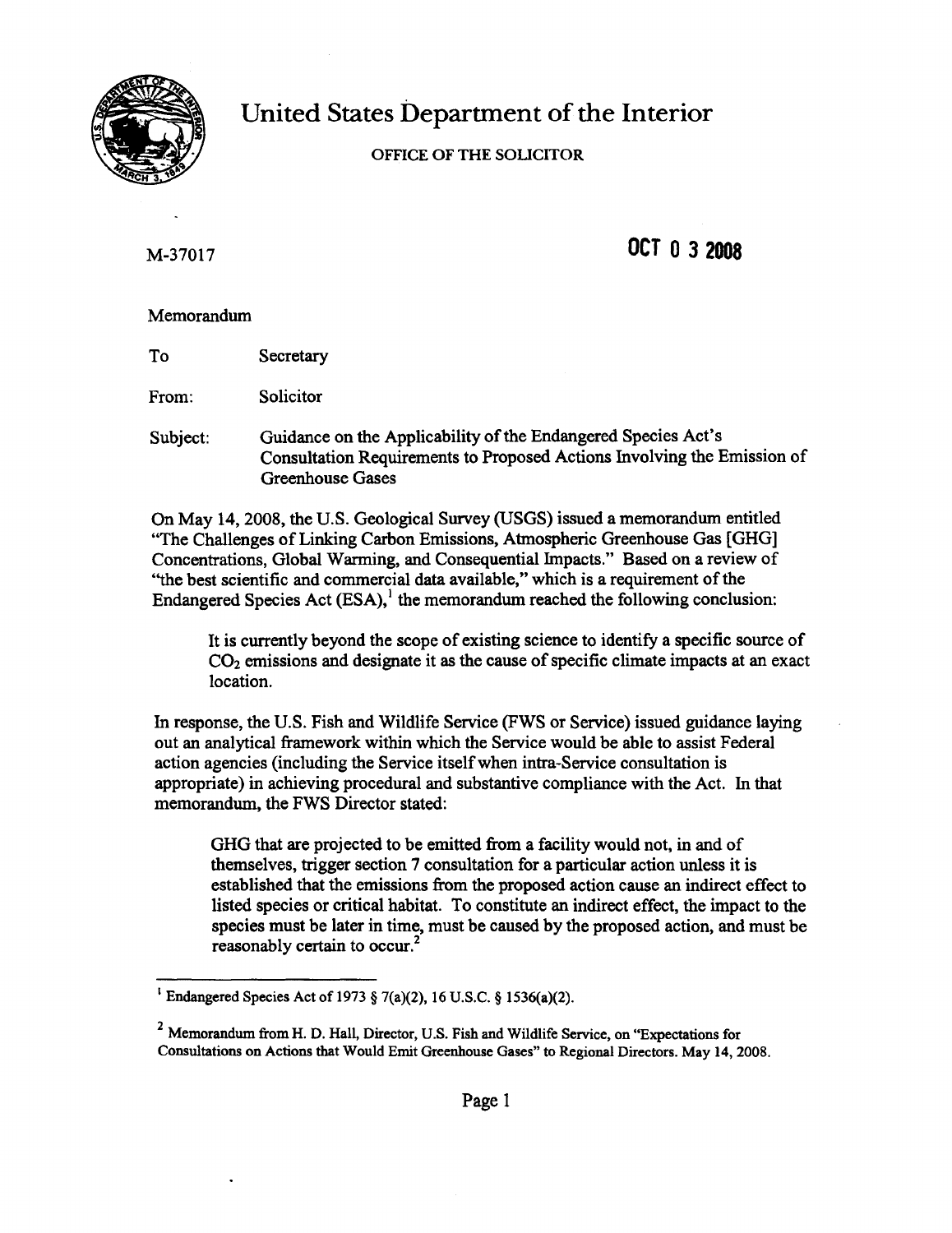Based on the above statement by USGS, I concur with the guidance provided by the FWS and conclude, for the reasons explained below, that where the effects at issue result from climate change potentially induced by GHGs, a proposed action that will involve the emission ofGHG cannot pass the "may affect" test, and is not subject to consultation under the ESA and its implementing regulations.<sup>3</sup>

#### I. The "May Affect" Test

Section  $7(a)(2)$  of the ESA requires Federal agencies to ensure, in consultation with either the Secretary of the Interior or the Secretary of Commerce and based on "the best" scientific and commercial data available," that their proposed actions will not be "likely to jeopardize the continued existence of any [listed] species or result in the destruction or adverse modification of the critical habitat of such species." However, not all proposed actions ofFederal agencies are subject to the consultation requirement. The section 7 regulations state that consultation is required only when a Federal agency determines that its proposed action "may affect listed species or critical habitat." 50 C.F.R. § 402.l4(a).

The regulations do not establish any criteria for determining when the "may affect" test is satisfied. The Final ESA Section 7 Handbook describes "may affect" as:

The appropriate conclusion when a proposed action may pose any effects on listed species or designated critical habitat.<sup>4</sup>

Based in part on this guidance, it is generally understood that a proposed action passes the "may affect" test when an agency determines there is some likelihood the proposed action will have an effect on listed species or designated critical habitat. Effects of a proposed action on listed species or critical habitat that are "beneficial, discountable or insignificant," are still considered to be effects of the action. Final ESA Section 7 Handbook, page xv.

In determining whether a proposed action "may affect" a listed species, or, conversely, whether there will be "no effect," a Federal agency must go through a multi-step process. First, the agency must determine what activities are encompassed by its proposed action. Second, it must determine, in at least a preliminary way, what the effects of those activities are likely to be on the environment. Third, the agency must determine whether those effects will "pose any effects" on a listed species or critical habitat-i.e., whether there are listed species or critical habitat within the reach of those effects.

<sup>&</sup>lt;sup>3</sup> The proposed action may, of course, involve activities other than the emission of GHG that could have effects that would trigger the consultation requirements. Such other effects are not the focus of this memorandum.

<sup>&</sup>lt;sup>4</sup> *Endangered Species Consultation Handbook*, Glossary of Terms used in Section 7 Consultation, at xvi, issued by U.S. Fish and Wildlife Service and the National Marine Fisheries Service, March 1998. (Final ESA Section 7 Handbook).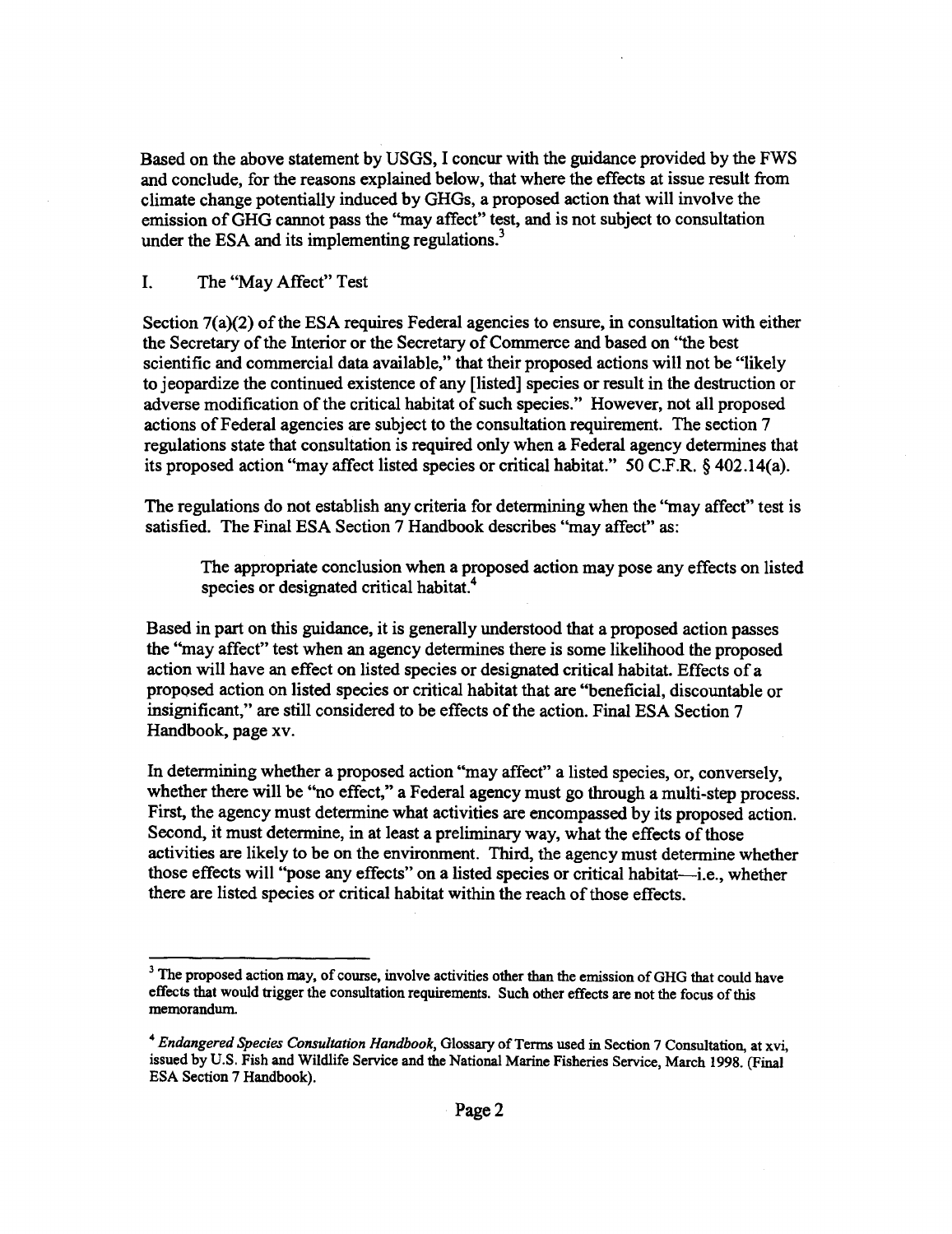## A. Activities Encompassed by the Proposed Action

In determining what activities are encompassed by a proposed action, agencies are subject to the definition of "action" found in the regulations. The regulations define an "action" as "all activities or programs of any kind ... carried out, in whole or in part, by Federal agencies," and "all activities or programs of any kind authorized [or] funded ... in whole or in part by Federal agencies." 50 C.F.R. § 402.02. Activities "authorized or funded" by Federal agencies will typically be carried out by persons or organizations other than the agency itself.

## B. "Effects of the Action"

In detennining what the effects of a proposed action are likely to be, agencies are subject to the definition of "effects of the action" found in the regulations. Our regulations define "effects of the action" as follows:

Effects of the actions refers to the direct and indirect effects of an action on the species or critical habitat, together with the effects of other activities that are interrelated or interdependent with that action, that will be added to the environmental baseline. The environmental baseline includes the past and present impacts of all Federal, State, or private actions and other human activities in the action area, the anticipated impacts of all proposed Federal projects in the action area that have already undergone fonnal or early section 7 consultation, and the impact of State or private actions which are contemporaneous with the consultation in process. Indirect effects are those that are caused by the proposed action and are later in time, but still are reasonably certain to occur. Interrelated actions are those that are part of a larger action and depend on the larger action for their justification. Interdependent actions are those that have no independent utility apart from the action under consideration. 50 C.F.R. § 402.02

There are thus two types of effects that need to be identified and evaluated to determine if a proposed action will "pose any effects" to a listed species or critical habitat: direct and indirect.<sup>5</sup>

1. "Direct Effects"

While "direct effects" are not defined in the regulations, they are commonly understood to be the immediate effects on a listed species or critical habitat that will result from the carrying out by the Federal agency of the proposed action itself or from the carrying out by third parties of the activities authorized or funded by the Federal agency. In other words, if the agency does what it is proposing to do, the "direct effects" are the effects that are the immediate and natural consequences ofthe taking ofthe proposed action. The Final ESA Section 7 Handbook states:

<sup>&</sup>lt;sup>5</sup> This analysis would include the evaluation of direct and indirect effects of interrelated and interdependent actions.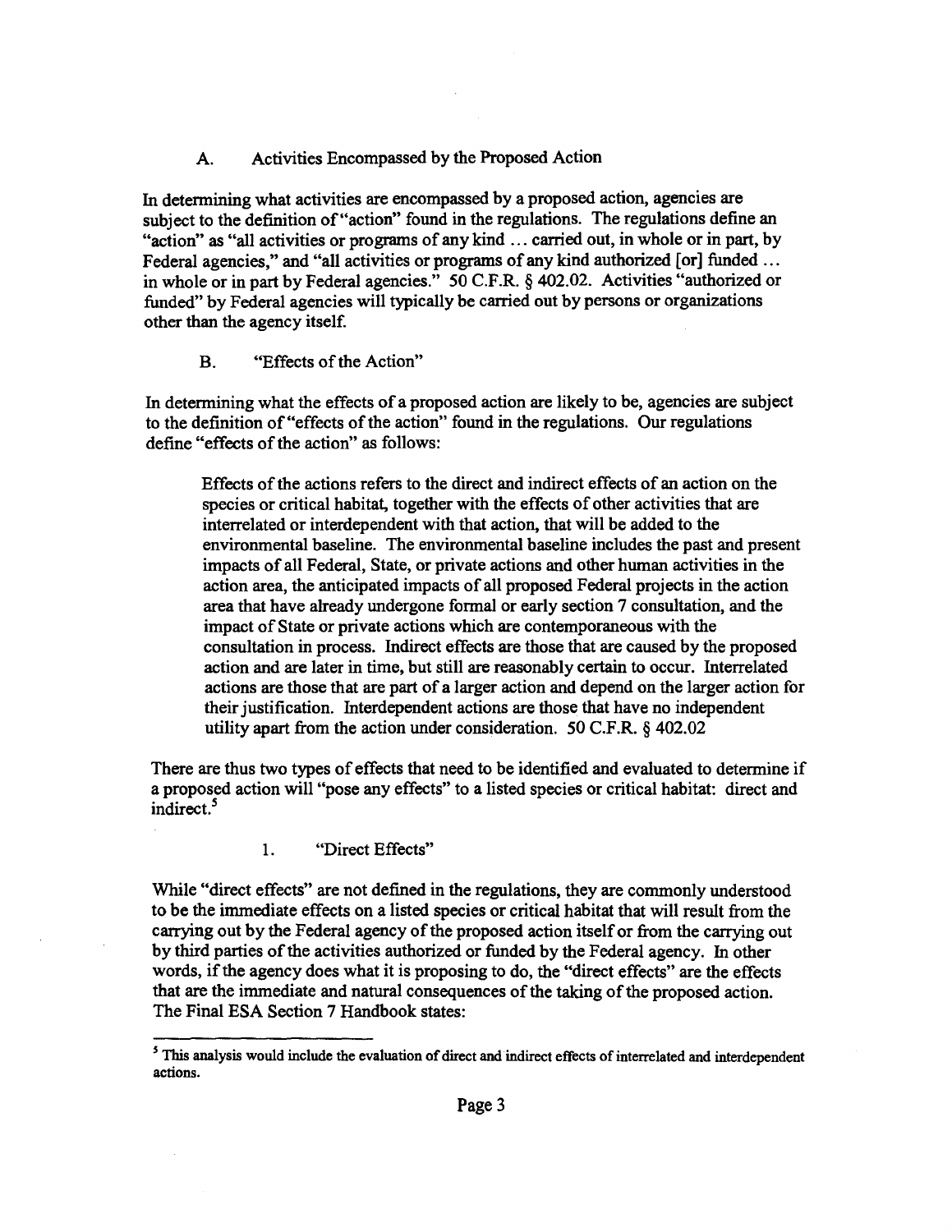Direct effect: the direct or immediate effects of the project on the species or its habitat, e.g., driving an off road vehicle through the nesting habitat of piping plover may destroy its ground nest; building a housing unit may destroy the habitat of an endangered mouse. Final ESA Section 7 Handbook at 4-25.

2. "Indirect Effects"

"Indirect effects" are defined in the regulations as ''those that are caused by the proposed action and are later in time, but still are reasonably certain to occur." 50 C.F.R. § 402.02. Indirect effects may involve the subsequent actions of others parties, but must ultimately be caused by the proposed agency action. Like "direct effects," they must be "caused by" the proposed action, but because they are effects that are "later in time," they are not necessarily inevitable. Thus, before concluding that an anticipated effect is an "indirect effect," the agency must determine not just whether it is "caused by" the proposed action, but also whether it is "reasonably certain to occur."

C. "Action Area"

Once the direct and indirect effects from the proposed action have been determined, the agency must next determine whether a listed species or its critical habitat may be affected by those effects. To do that, the agency must determine the "action area" of its proposed action. Any listed species or critical habitat not present in the "action area" will, by definition, not be affected by the proposed action. *See, e.g.,* 50 C.F.R. § 402.12(c) and (d).

"Action area" is defined in the regulations as all "areas to be affected directly or indirectly by the Federal action and not merely the immediate area involved in the action." 50 C.F.R. § 402.02.

D. "Cumulative Effects"

It is important to note that "cumulative effects," as defined in the regulations, are not considered at the "may affect" stage as they are not "effects of the action" because they are not "caused by" the proposed action. "Cumulative effects are those effects of future State or private activities, not involving any Federal activities, that are reasonably certain to occur within the action area of the Federal action." 50 C.F.R.  $\delta$  402.02 [emphasis added]. In other words, they are effects that would be "reasonably certain to occur" even if the proposed action was not taken.

Under the regulations, "cumulative effects" are taken into account at the formal consultation stage, which, in turn, is triggered as a result of an agency's threshold determination that the direct and/or indirect effects of its proposed action may have an effect on listed species or critical habitat. 50 C.F.R.  $\S$  402.14(c) and (g)(4). Thus, if the direct and/or indirect effects of a proposed action will themselves have no effects on a listed species or critical habitat, the effects of other unrelated actions in the action area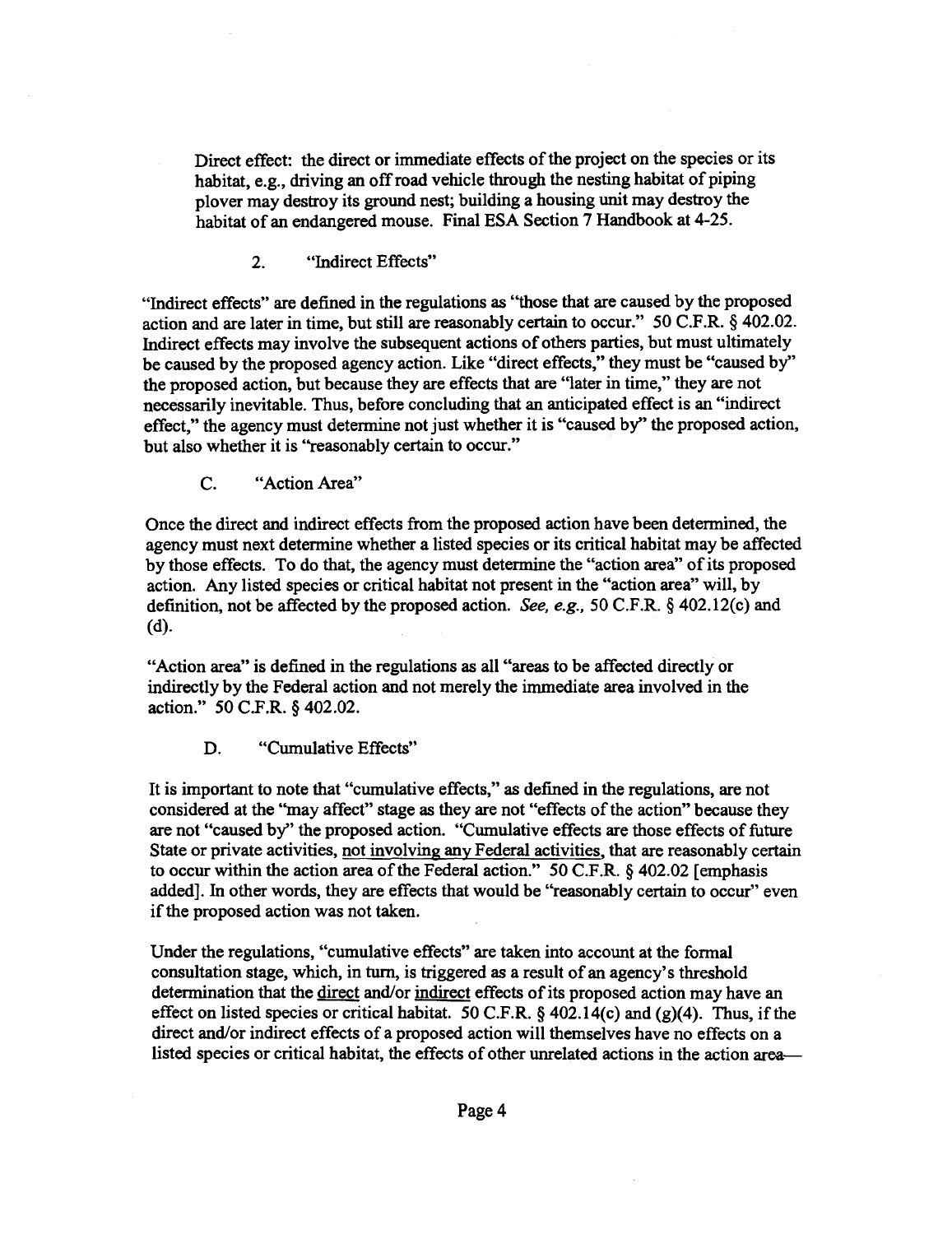i.e., the cumulative effects—are of no relevance in determining whether a proposed action "may affect listed species or critical habitat."

## II. The "May Affect" Test and GHG Emissions

As the primary administrator of the Clean Air Act, the Environmental Protection Agency (EPA) has developed considerable expertise in current global climate change research and has substantial expertise in using the available models to analyze the fate ofGHG emissions. Before applying the legal framework discussed above to a proposed action that will involve the emission ofGHGs, we note as background the following statement that was recently made by the EPA:

To date, research on how emissions of  $CO<sub>2</sub>$  and other GHGs influence global climate change and associated effects has focused on the overall impact of emissions from aggregate regional or global sources. This is primarily because GHG emissions from single sources are small relative to aggregate emissions, and GHGs, once emitted from a given source, become well mixed in the global atmosphere and have a long atmospheric lifetime. The climate change research community has not yet developed tools specifically intended for evaluating or quantifying end-point impacts attributable to the emissions ofGHGs from a single source, and we are not aware of any scientific literature to draw from regarding the climate effects of individual, facility-level GHG emissions.<sup>6</sup>

A. Direct effects

For climate change to be considered a "direct effect" of a proposed action involving the emission ofGHGs, it would have to be an immediate effect that will result from that emission. As noted above, at the "may affect" stage, the direct effects of the proposed action are considered and define the action area along with the indirect effects. While the emission ofGHGs from a single source may ultimately constitute an extremely small constituent of the aggregate global concentration of GHGs, such an emission by itself does not have a direct or immediate climate change effect. That being the case, it is proper to conclude, for purposes ofthe "may affect" test, that there will be no "direct effect" in the form of climate change from such emissions.

B. Indirect effects

For climate change to be considered an "indirect effect" on a member of a listed species or its habitat from a proposed action, the observed effect would have to be "caused by" the proposed action, occur later in time than the "direct effects" of the proposed action,

<sup>&</sup>lt;sup>6</sup> Letter from Robert J. Meyers, Principal Deputy Assistant Administrator, Office of Air and Radiation, EPA, to H. Dale Hall, Director, U.S. Fish and Wildlife Service, and James Lecky, Director of Protected Resources, National Marine Fisheries Service, on "Endangered Species Act and GHG Emitting Activities" (October 3, 2008) (Meyers Letter).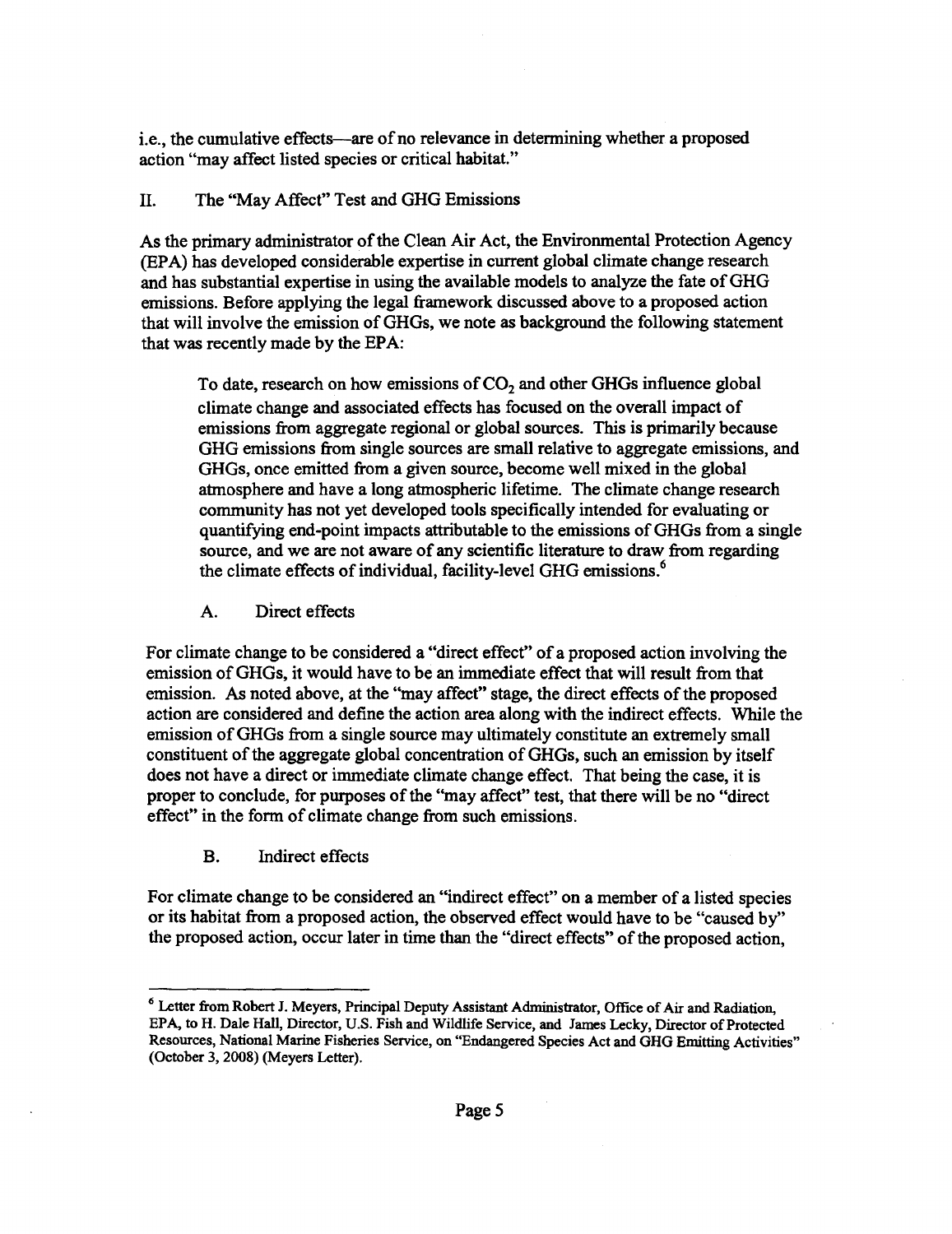and be "reasonably certain to occur."<sup>7</sup> When these three tests are met, an agency considers the indirect effects of the proposed action and uses those effects, along with the direct effects, to define the action area. As with "direct effects," however, "indirect effects" are considered in detennining if an agency action "may affect a listed species or critical habitat" while "cumulative effects," that are not a part of the agency action are evaluated in the subsequent formal consultation, once the "may effect" determination has been made. Again, the "cumulative effects" are effects from independent actions that are ''reasonably certain to occur" within the action area defined by the direct and indirect effects.

The statement from the Director of the USGS quoted at the outset of this memorandum indicates that the requisite causal connections cannot be made between the emissions of GHGs from a proposed agency action and specific localized climate change as it impacts listed species or critical habitat. Given the nature of the complex and independent processes active in the atmosphere and the ocean acting on GHGs, the causal link simply cannot currently be made between emissions from a proposed action and specific effects on a listed species or its critical habitat. Specifically, science cannot say that a tiny incremental global temperature rise that might be produced by an action under consideration would manifest itselfin the location of a listed species or its habitat. Similarly, any observed climate change effect on a member of a particular listed species or its critical habitat cannot be attributed to the emissions from any particular source. Rather it would be the consequence of the collective greenhouse gas accumulation from natural sources and the world-wide anthropogenically produced GHG emissions since at least the beginning of the industrial revolution.

Moreover, even if a theoretical link between emissions and effects is hypothesized, a question arises as to the magnitude of the effect that might occur from that emission at the location of the listed species. The EPA has recently modeled global climate change impacts from a model source emitting 20% more GHGs than a 1500 MW coal-fired steam electric generating plant. It estimated a hypothetical maximum mean global temperature value increase resulting from such a project. The results ranged from 0.00022 and 0.00035 degrees Celsius occurring approximately 50 years after the facility begins operation. These values provide a way of understanding the scale of the issues involved. Not only are these modeled changes extremely small, the downsizing of these results to interpolate local applications would be a novel and untested application of the model, with even greater uncertainly in the predicted outcomes. The EPA concluded that

 $7$  The regulatory requirement of a causal connection between the proposed agency action and the ultimate effect on a listed species has been upheld consistently by the courts. The Ninth Circuit recognized the need for a causal connection between the proposed agency action and a specific impact to a specific species or critical habitat when it held that an "Agency action can only 'jeopardize' a species' existence if that agency action causes some deterioration in the species' pre-action condition." *Nat'l Wildlife Fedn v. Nat'l Marine Fisheries Serv.,* 524 F.3d 917, 930 (9th Cir. 2008). In an earlier decision, the Ninth Circuit concluded that the Service could not speculate about effects or the causal connection between the agency action and those "effects." *Arizona Cattle Growers' Association v. U.S. Fish and Wildlife Service,* 273 F.3d 1229 (9th Cir. 2001).